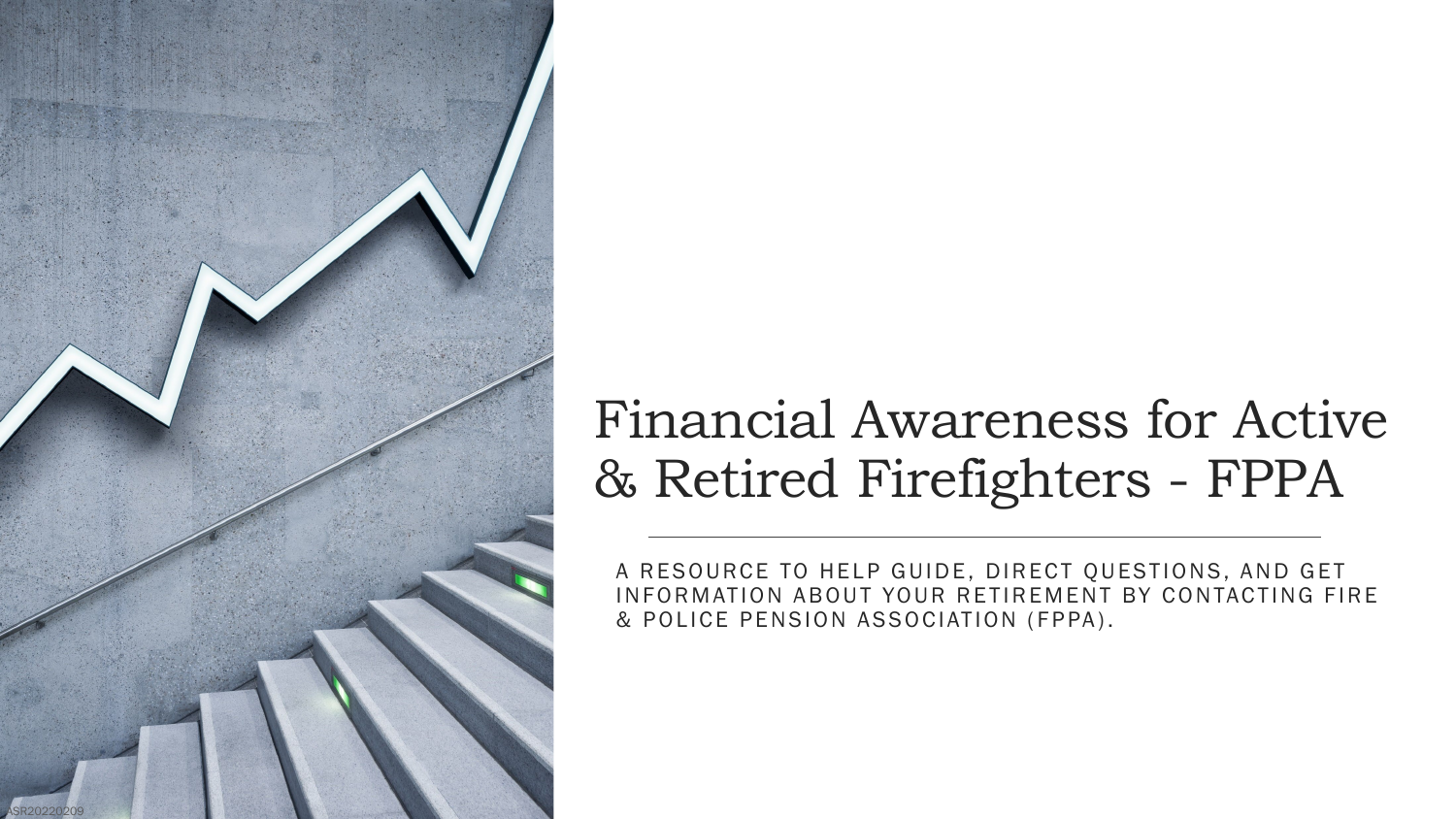### *There is no better time than now to start investing in your future.*

*Whether you are just joining the Denver Fire Department or are in mid-career, Fire & Police Pension Association (FPPA) is a key resource to keep you on track towards your financial retirement goals.*

TPS://FPPACO.ORG/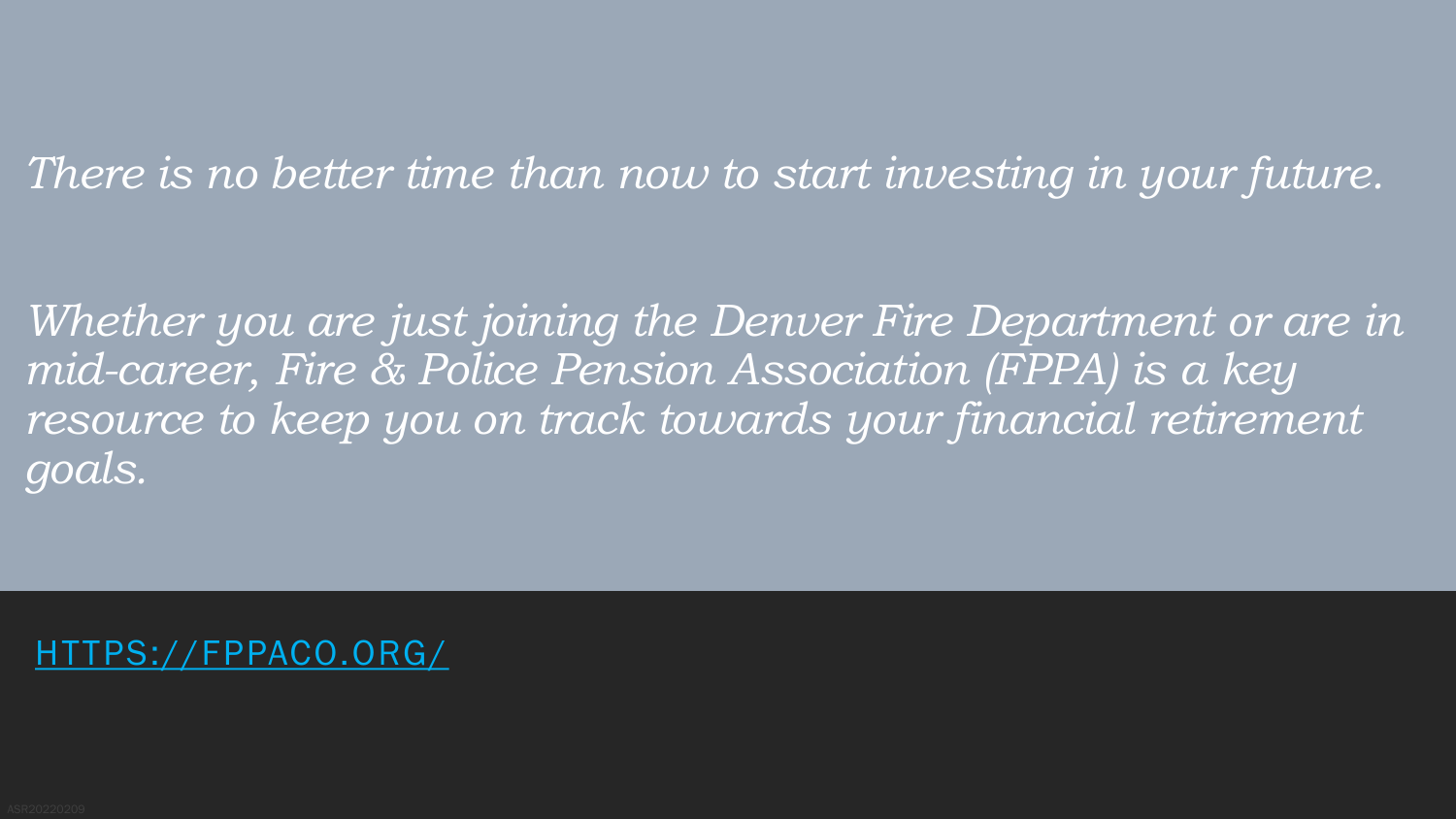## FPPA | Fire & Police Pension<br>Association of Colorado

Stay current on your financial retirement goals by accessing your statements, beneficiaries and more. Simply login to your Member Account Portal (MAP).

### https://fppaco.org/

For both active and retired members.

#### Call FPPA (303) 770-3772

Contact Do you or your members have questions about:

#### **FPPA Field Education**

& Employer

Outreach

- Affiliations
- 457 Deferred Compensation Plan

Contact Team

x 6300

Do you or your members have questions about what is covered under disability & survivor benefits? (Eligibility, benefit levels, taxability, etc.)

| Contact<br>'PA Member<br>Retirement<br><b>Team</b><br>x 6400 | Do you have a member within two year of:<br>• Retiring<br>• Entering DROP<br>• Terminating employment<br>Do members have questions about:<br>· Purchasing service credit<br>• Taking a refund | Call                            |
|--------------------------------------------------------------|-----------------------------------------------------------------------------------------------------------------------------------------------------------------------------------------------|---------------------------------|
| Contact<br>'PA Member<br>ntributions                         | Do you have questions about:<br>• FPPA Payroll<br>• Member Account Portal (MAP)                                                                                                               | <b>FPPA</b><br>(303)<br>70-3772 |

• Submitting contributions

x 6500

• The FPPA Employer Portal

#### FPPA.co/employers

Your online access to FPPA.

**Employer Portal** 

#### FPPA.co/guide

Your written quide covering FPPA plans, rules, processes, and other FAQ information in plain language.

**Online Tools & Resources** 



#### **FPPA.co/MAP**

#### **MemberAccountPortal**

Logging in to MAP gives members access to:

- View a personal profile
- View or update beneficiary designations
- · Run an estimate and purchase service credit (if applicable)
- · Run retirement projections
- Print a member statement

\*A member must have a registered email address on file to create a MAP account. Members can contact FPPA to verify or update account information.

#### FPPA.co/media

#### **THINGS TO KNOW FPPA** Educational Videos

Quick FPPA Educational Videos on:

- · Statewide Defined Benefit Plan
- · Statewide Hybrid Plan
- 
- 
- 
- 

• Plans • Benefits

· Scheduling an on-site meeting

Team

#### x 6450

**FPPA Death** & Disability

**FPPA** 

**FPPA** Contr Team

- to FPPA
- 

• Enrolling a new member

Call **PPA** (303)

 $\circ$ 

5

- 
- 
- · Statewide Death & Disability Plan

+ 457 DC Plan with Fidelity

- DROP (Deferred Retirement Option Plan)
- Naming a Beneficiary